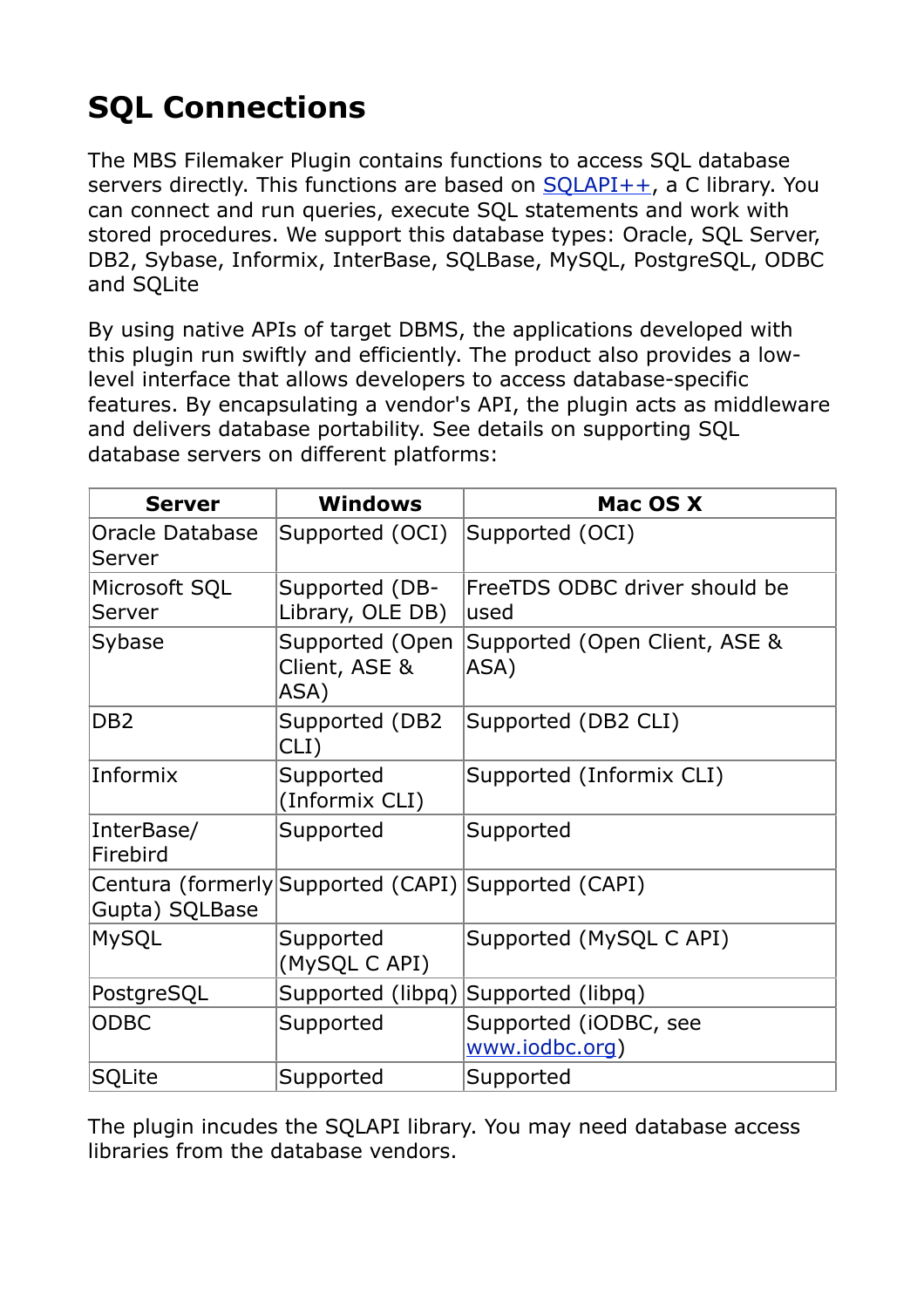For your information:

The MBS Filemaker Plugin license includes a cross-platform unlimited license of SQLAPI++ which costs 299 USD for a C/C++ developer. Of course this bundled license works only inside the plugin. If you want to develop with SQLAPI in C/C++, please order a separate license from SQLAPI.com website.

## **Steps to connect**

In order to connect to a database, you need to create a new connection. For this you call **MBS("[SQL.NewConnection](http://www.mbsplugins.eu/SQLNewConnection.shtml)")**. Our examples store the returned connection reference number in a variable called \$Connection.

Once you have a connection, you can set options to define which database client you use and what client libraries the plugin should use. For the libraries, you normally pass file paths. Native file pathes for Mac and Windows. For example, you can use

**MBS( ["SQL.SetConnectionOption"](http://www.mbsplugins.eu/SQLSetConnectionOption.shtml); \$Connection; "SQLITE.LIBS"; "/usr/lib/libsqlite3.dylib" )** to set client library for SQLite on Mac. Or **MBS( ["SQL.SetConnectionOption"](http://www.mbsplugins.eu/SQLSetConnectionOption.shtml); \$Connection; "SQLITE.LIBS"; "c:\sqlite\sqlite3.dll" )** for the same on Windows. The paths are of course different for you, so please adjust them for our example databases or your solutions.

You can tell the plugin with Connect or SetClient function about what database client to use. So you can call **MBS( "[SQL.SetClient"](http://www.mbsplugins.eu/SQLSetClient.shtml); \$Connection; "SQLite" )** before a connect to do other functions like querying [client library version.](http://www.mbsplugins.eu/SQLClientVersion.shtml)

Now you want to connect and call the [SQL.Connect](http://www.mbsplugins.eu/SQLConnect.shtml) function: **MBS("[SQL.Connect](http://www.mbsplugins.eu/SQLConnect.shtml)"; \$Connection; \$database; \$name; \$pass; \$client)**. Depending on what database you use, please check the server [specific guides.](http://www.sqlapi.com/ServerSpecific/index.html) Normally you have a database connection string which for SQLite is simply the path to the database file. Also you often have credentials which you pass for optional username and password parameters. Some databases have them inside the connection string. Also pass the client type as last parameter if you didn't call setClient before.

## **SQL Execute and Selects**

Now you have a connection and you want to run commands on it. In order to execute commands, please create a command object with [SQL.NewCommand](http://www.mbsplugins.eu/SQLNewCommand.shtml). You can pass command here or later set it with [SQL.SetCommandText](http://www.mbsplugins.eu/SQLSetCommandText.shtml). The command string can include parameters. This way you can avoid SQL injection attacks as your parameters are